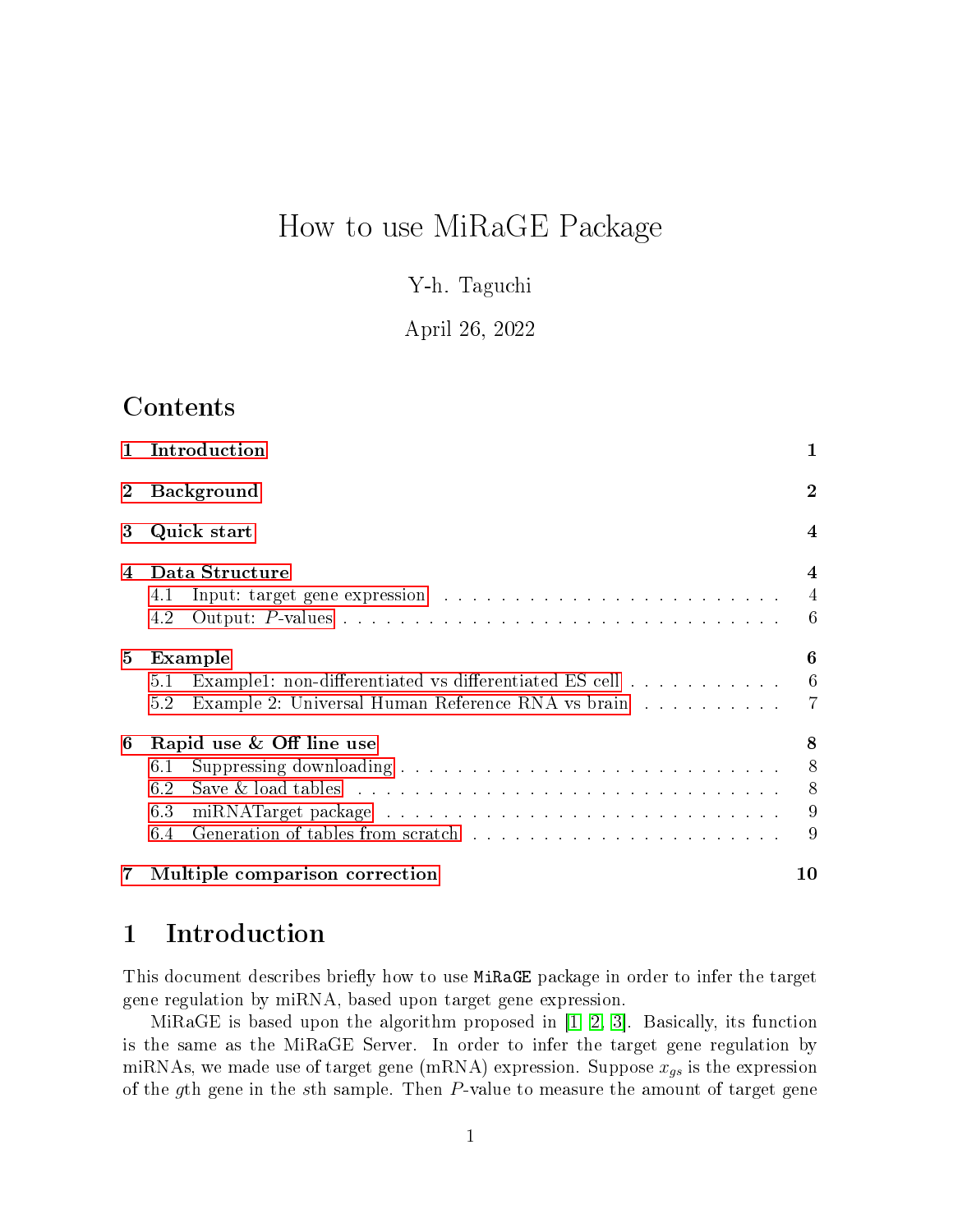regulation by the mth miRNAs is computed by several statistical test. More detailed and comprehensive explanations can be found in [\[4\]](#page-14-3).

### <span id="page-1-0"></span>2 Background

miRNA is short non-coding RNA (ncRNA) which is believed to degrade target genes. Target genes are believed to be decided by seed match between 7-mer at 5' untranslated region (UTR) of miRNA and 3' UTR of target mRNAs. However because of huge number of miRNAs (c.a. 1000) and the huge number of target genes (c.a. hundreds) of each miRNA, it is not easy to experimentally decide which miRNA regulates target genes.

MiRaGE infers target gene regulation from target gene expression and computationally predicted target gene table. It gives the rejection probability to reject null hypothesis that target genes of a specific miRNA are equally regulated as other genes.

When *t*-test is employed, *P*-value is

$$
P(S_m^{ss'} > S_m'^{ss'})
$$

or

$$
P(S_m^{ss'} < S_m'^{ss'})
$$

where P is the rejection probability of null hypothesis  $S_m = S'_m$  when the alternative hypothesis is either  $S_m > S'_m$  or  $S_m < S' m$ .  $S_m$  and  $S'_m$  are the test variable to measure the target gene regulation by the mth miRNA.

When P-values are computed via t-test,  $S_m$  is the mean gene expression logarithmic ratio of the mth miRNA's target genes, i.e.,

$$
S_m^{ss'} = \frac{1}{N(G_m)} \sum_{g \in G_m} \log \frac{x_{gs}}{x_{gs'}}
$$

where  $G_m$  is the set of the mth miRNA's target genes and  $N(G_m)$  is the total number of genes in  $G_m$ .  $S'_m$  is the mean expression logarithmic ratio of genes not targeted by the  $m$ th miRNA but any other miRNAs and is defined as

$$
S'^{ss'}_m = \frac{1}{N(G'_m)} \sum_{g \in G'_m} \log \frac{x_{gs}}{x_{gs'}}
$$

where  $G'_m$  is the set of the mth miRNA's target genes and  $N(G'_m)$  is the total number of genes in  $G'_m$ .

On the other hands, if P-values are computed by Wilcoxon rank sum test, they are

$$
P\left(U_{m}^{ss^{\prime}}>\frac{N(G_{m})N(G_{m}^{\prime})}{2}\right)
$$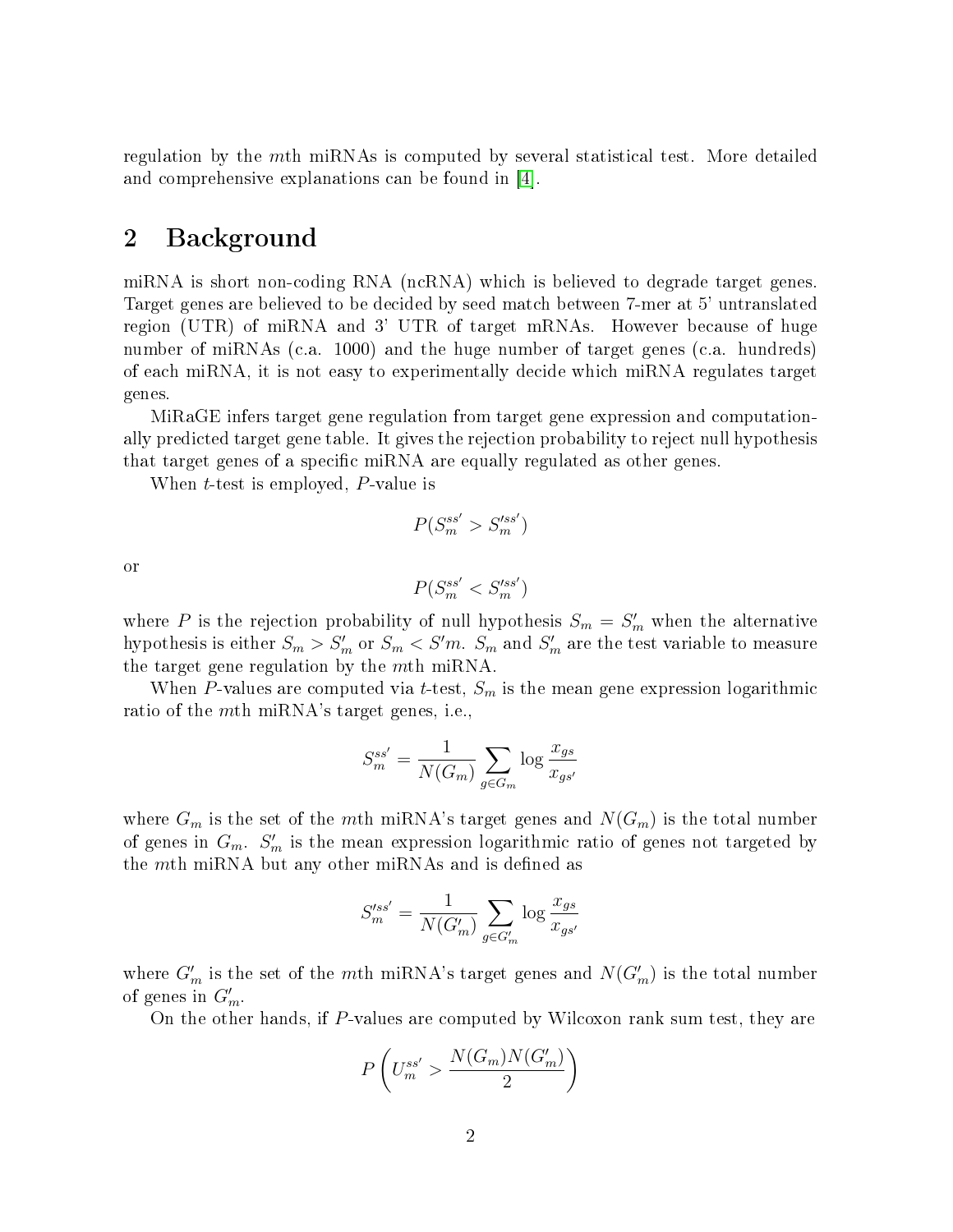or

$$
P\left(U_{m}^{ss'}<\frac{N(G_m)N(G_m')}{2}\right)
$$

which are the rejection probabilities of null hypothesis  $U = \frac{N(G_m)N(G'_m)}{2}$  when the alternative hypothesis is either  $U > \frac{N(G_m)N(G'_m)}{2}$  or  $U < \frac{N(G_m)N(G'_m)}{2}$ . Here  $U^{ss'}$  is the test variable,

$$
U_m^{ss'} = R_m^{ss'} - \frac{N(G_m)(N(G_m) + 1)}{2}
$$

Here

$$
R_m^{ss'} = \sum_{g \in G_m} R^{ss'} \left( \log \frac{x_{gs}}{x_{gs'}} \right)
$$

where  $R^{ss'}(...)$  is the rank order of the mth genes logarithmic ratio among all of considered genes.

Alternatively, Kolmogorov-Smirnov test can be employed. In this case, test variable is

$$
D_m^{ss'} = \sup_g \left( F_m(x_{gs}) - F'_m(x_{gs}) \right)
$$

or

$$
D'^{ss'}_{m} = \sup_{g} (F'_{m}(x_{gs}) - F_{m}(x_{gs}))
$$

where

$$
F_m^{ss'}(x_{gs}) = \frac{1}{N(G_m)} \sum_{g' \in G_m} \Theta\left(\log \frac{x_{gs}}{x_{gs'}} - \log \frac{x_{g's}}{x_{g's'}}\right)
$$

and

$$
F'^{ss'}_{m}(x_{gs}) = \frac{1}{N(G'_m)} \sum_{g' \in G'_m} \Theta \left( \log \frac{x_{gs}}{x_{gs'}} - \log \frac{x_{g's}}{x_{g's'}} \right)
$$

where  $\Theta(x)$  is the step function,

$$
\Theta(x) = \begin{cases} 1 & x > 0 \\ 0 & x < 0 \end{cases}
$$

Then P-value is computed via  $P(D_m^{ss'} > 0)$  or  $P(D_m'^{ss'} > 0)$  under the null hypothesis  $D_m^{ss'} = 0$  or  $D_m'^{ss'} = 0$ .

Since the target genes table is generated by the simple seed match, MiRaGE does not need any other external programs to obtain target gene table. Another advantage is the exclusion of mRNA targeted by no miRNAs. This enables us more accurate prediction of target gene regulation by miRNAs.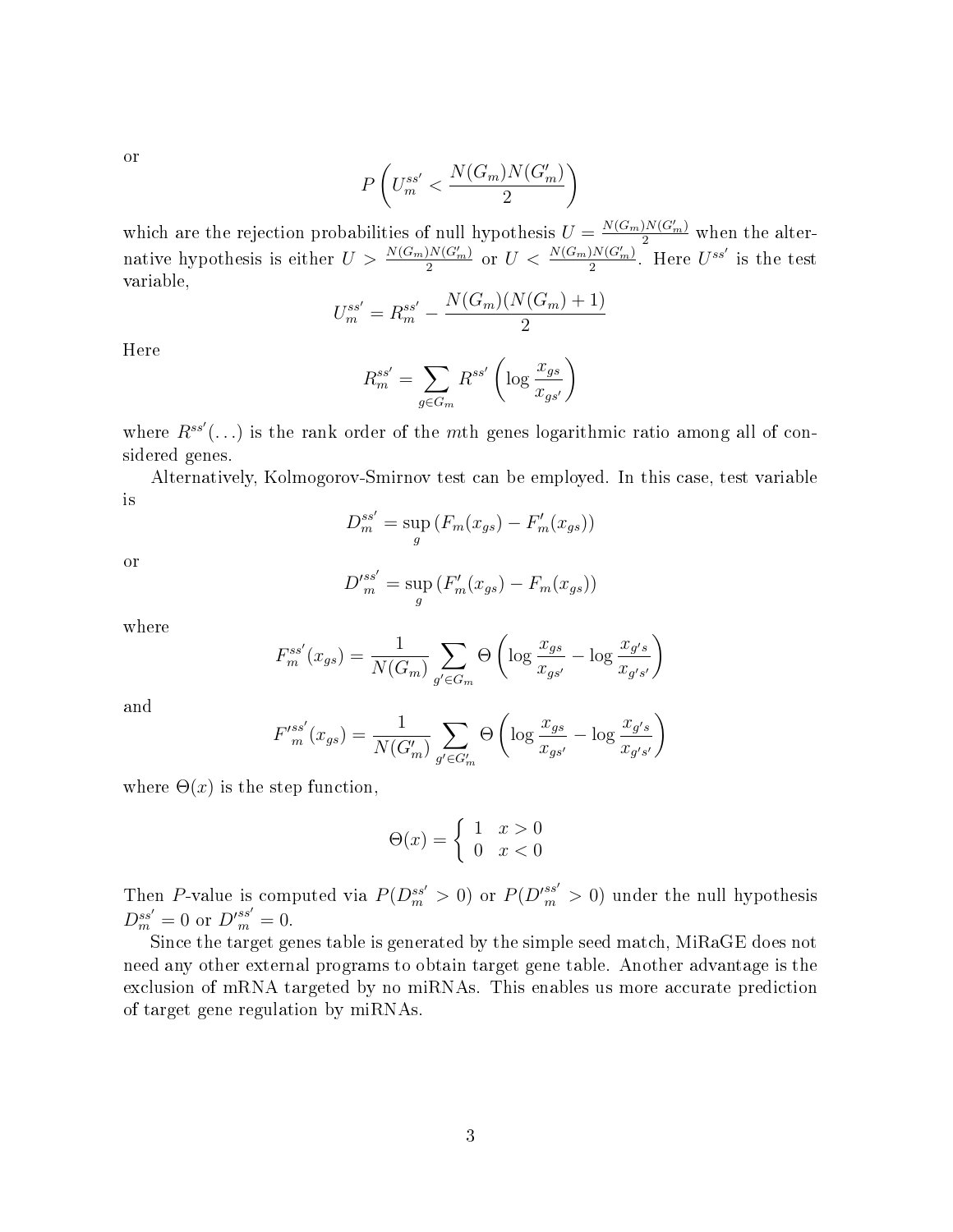### <span id="page-3-0"></span>3 Quick start

```
> library(MiRaGE)
> data(gene_exp)
> library(Biobase)
> result <- MiRaGE(gene_exp,species="HS")
```
Then result \$P0 and result \$P1 include P-values for upregulation and downregulation of target genes by miRNAs, respectively. The definition "up" or "down" depends upon the order of columns of expression data in gene\_exp (see below).

Caution I strongly recommend user to use location="web" option, since it will be most frequently updated. Default setting requires experimental package  $miRNATarget$ (see Sec. [6.3\)](#page-8-0). Data set on the web can be stored for the later usage, too (see below).

```
> result <- MiRaGE(gene_exp,location="web",species="HS")
```
## <span id="page-3-1"></span>4 Data Structure

### <span id="page-3-2"></span>4.1 Input: target gene expression

In order to execute analysis, you need ExpressionSet objects which stores target gene expression in it. In order to see this, it is easier to see sample data gene\_exp as follows.

```
> data(gene_exp)
> gene_exp
ExpressionSet (storageMode: lockedEnvironment)
assayData: 45015 features, 4 samples
  element names: exprs
protocolData: none
phenoData
  sampleNames: neg.1 neg.2 day1.1 day1.2
 varLabels: sample_name
  varMetadata: labelDescription
featureData
 featureNames: 1 2 ... 45015 (45015 total)
 fvarLabels: gene_id
 fvarMetadata: labelDescription
experimentData: use 'experimentData(object)'
Annotation:
```
The above example displays the ExpressionSet object, gene\_exp. As you can see, each row corresponds to each gene and each column corresponds to each sample (experiment).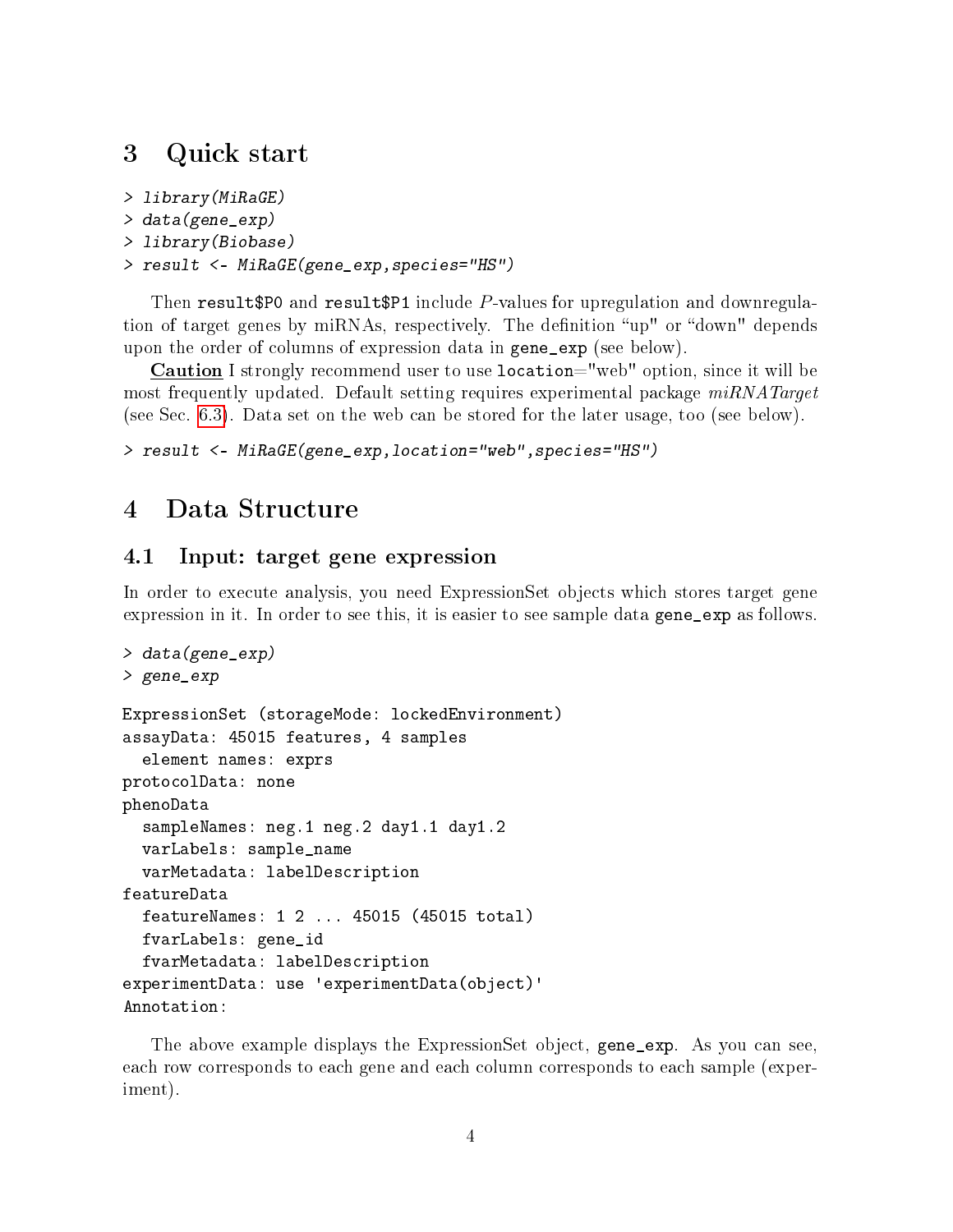gene\_id in featureData must includes gene id. sample\_name in phenoData must include sample names. Since MiRaGE package tries to compare two distinct states, you need at least a set of gene expression corresponding to each of them. In gene\_exp data, we have two biological replicates of negative control and the results one day after treatment. Thus, the 1st and 2nd columns of expression data are named as neg.1 and neg. 2, respectively (This means "negative control  $1$ " and "negative control  $2$ ", respectively). The 3rd and 4th columns of expression data corresponds to the two biological replicates one day after the treatment. Thus, they are names as day1.1 and day1.2, respectively.

These column names which express distinct samples keep some flexibilities but must have the form *group.n*, where *group* corresponds to either of sample groups and n must be integer starting from 1. This means, it you have  $N$  biological replicates for the first group (typically it includes un-treated or negative control samples) names as  $groupA$ and M for the second group (typically it includes treated samples) names as  $groupB$ . data structure of ExpressioSet which stores target gene expression is,

sample\_name: groupA.1 groupA.1 ... groupA.N groupB.1 groupB.2 ... groupB.M gene\_id : gene1,gene2,gene3....

gene\_id is much easier. It can includes any of gene id which can be treated by MiRaGE. They can be a mixture of the different types of gene ids. In this case, only gene expression having gene id specified when MiRaGE is called are treated as target genes.

The easiest way to generate ExpressionSet which include target gene expression may be importing files including gene expression using standard R function,

```
> x_gene <- read.csv(system.file("extdata/x_all_7a.csv",package="MiRaGE"),sep="\t")
> x_gene[101:103,]
```
gene neg.1 neg.2 day1.1 day1.2 101 BG167701 7.09 7.63 7.3 8.42 102 NM\_001029863 995.00 2090.00 669.0 1370.00 103 NM\_001014445 2540.00 6570.00 2070.0 3270.00

As can be seen, the first column includes gene id, which is "refseq" here, and the second to the fth columns include gene expression. Data frame x\_gene can be transformed to ExpressionSet objects gene\_exp as

```
> gene_exp <- new("ExpressionSet",expr=data.matrix(x_gene[,-1]))
> fData(gene_exp)[["gene_id"]] <- x_gene[,1]
> pData(gene_exp)[["sample_name"]] <- colnames(x_gene)[-1]
```
For users' convenience, we have places a file x\_all\_7a.csv under csv directory. Please refer to this file for the preparation of files including target gene expression.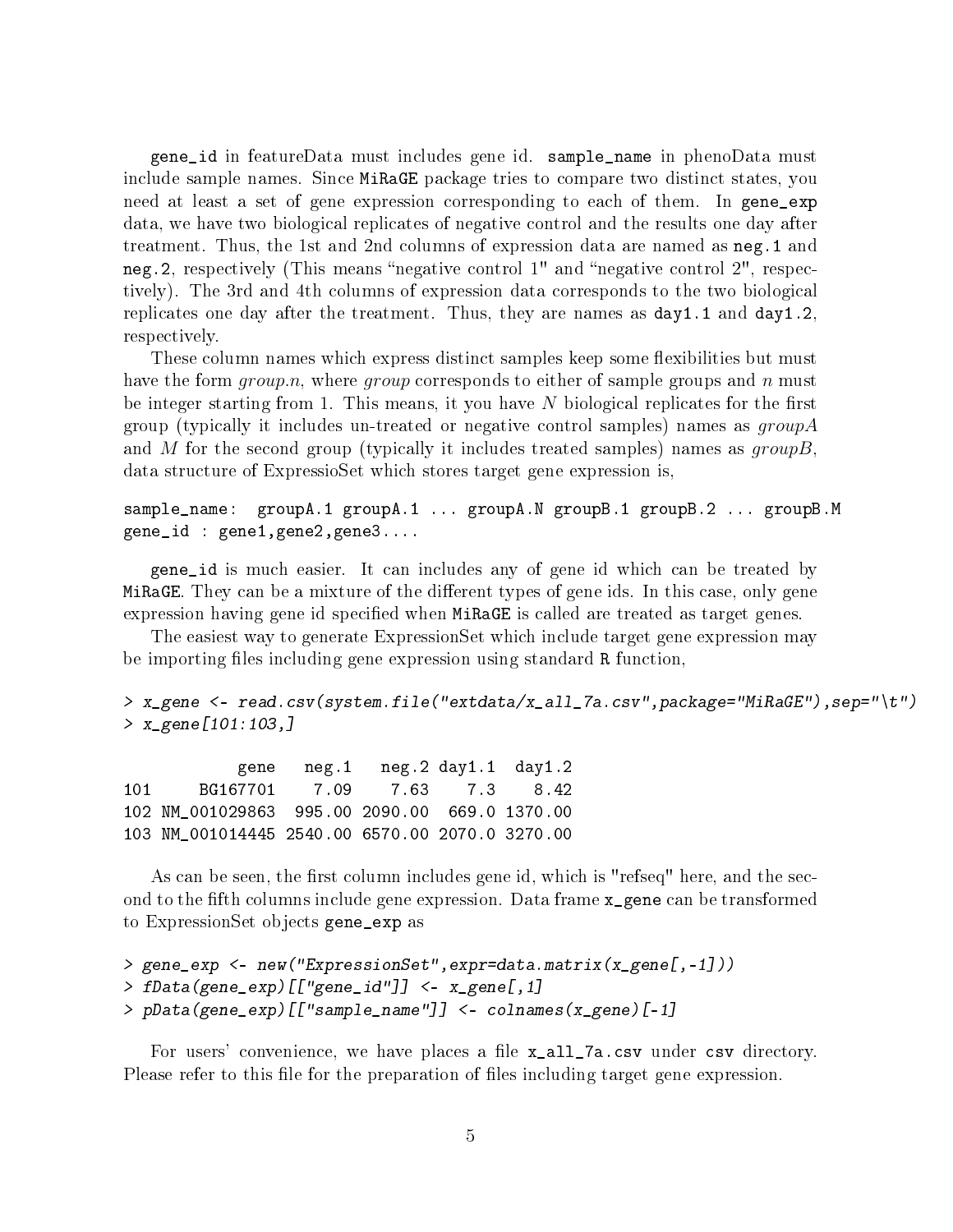### <span id="page-5-0"></span>4.2 Output: P-values

As mentioned in the above, output of MiRaGE is a list which includes two dataframes named as P0 and P1, respectively. P0 includes the rejection probabilities that the target gene expression in the first sample group is less than that in the second group. This means, smaller  $P$ -values indicate the target gene expression in the first sample group is more likely less than the second sample groups. Inversely, P1 includes the rejection probabilities that the target gene expression in the second sample is less than that in the first group. Thus, smaller  $P$ -values indicate target gene expression in the second group is more likely less than the first groups.

```
> result $P1[1:3,]
```

```
Refseq mixed
1 hsa-let-7a-5p 0
2 hsa-let-7b-5p 0
3 hsa-let-7c-5p 0
```
In the above, we have shown the first three lines in the dataframe result  $P1$ . Since these are small, target genes of these three miRNAs is possibly expressive in the second group. In the first column of result\$P0 and result\$P1, names of considered miRNAs are listed. The number of miRNAs considered varys dependent upon the argument conv of MiRaGE. The second column includes P-values attributed to each miRNA. Dependent upon argument method, the number of columns which store  $P$ -values may change (see below).

### <span id="page-5-1"></span>5 Example

### <span id="page-5-2"></span>5.1 Example1: non-differentiated vs differentiated ES cell

In this section, we demonstrate how to infer target gene regulation via MiRaGE. First we import data set from experimental package humanStemCell

```
> require(humanStemCell)
> data(fhesc)
```
In this data set, human stem cells were assayed using Affymetrix 133plus 2 arrays. There were six arrays, three were biological replicates for undifferentiated cells, the other three were biological replicates for differentiated cells. In order to analyze this set, we modify ExpressionSet fhesc as

```
> pData(fhesc)[["sample_name"]] <- c("neg.1","neg.2","neg.3",
+ "pos.1","pos.2","pos.3")
> fData(fhesc)[["gene_id"]] <-rownames(exprs(fhesc))
```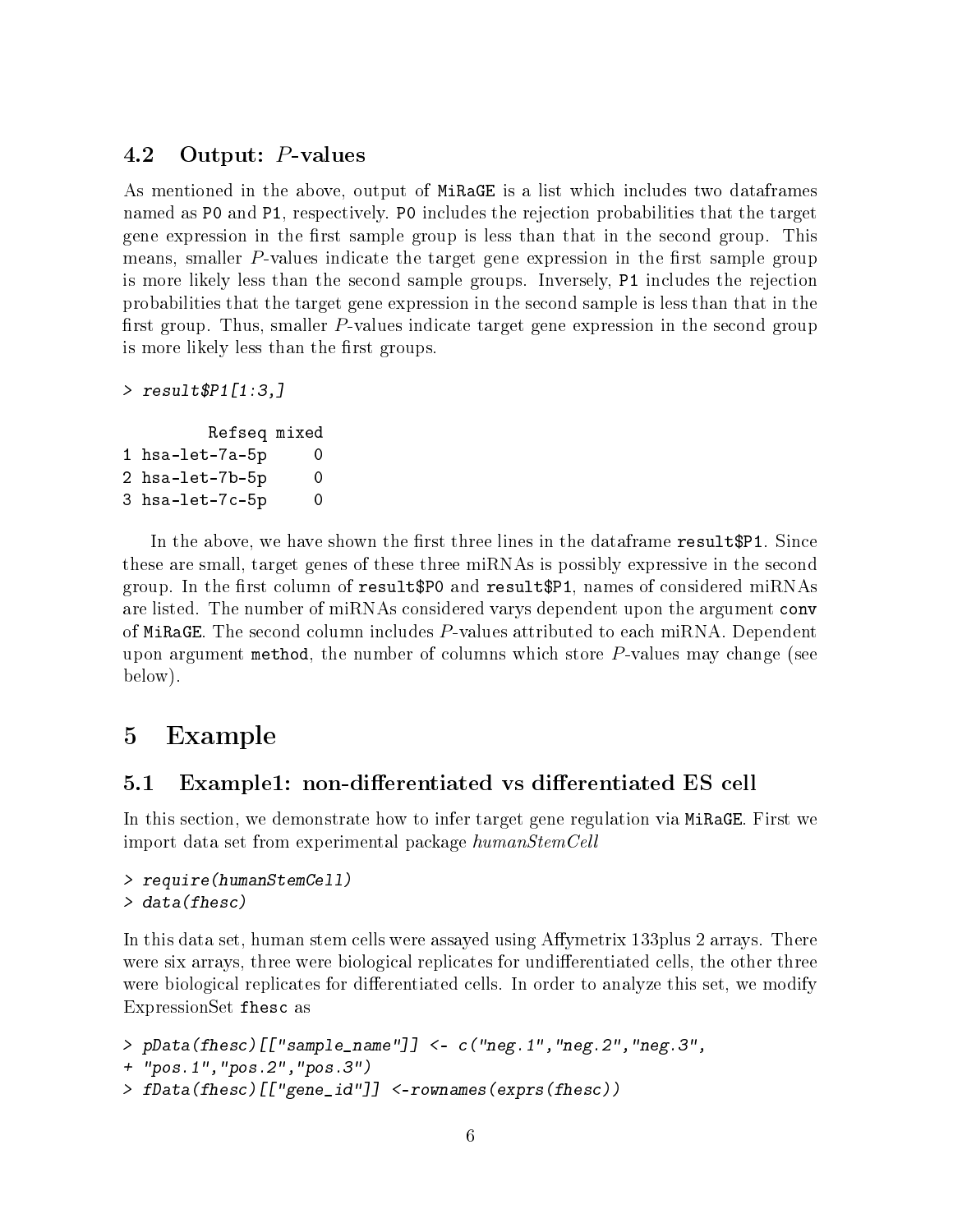Then, first three are designated as non-differentiated ES cell and the later three are differentiated ES cell. Obtaining P-values is easy,

```
> require(MiRaGE)
> result <- MiRaGE(fhesc,species="HS",ID="affy_hg_u133a_2")
```
Using the results, we can list miRNAs whose target genes are upregulated in the later  $(i.e., differential ES cell) group with P-values.$ 

```
> result$P0[order(result$P0[,2])[1:5],]
```

```
Refseq mixed
7 hsa-miR-15a-5p 0
8 hsa-miR-16-5p 0
9 hsa-miR-17-5p 0
13 hsa-miR-20a-5p 0
28 hsa-miR-93-5p 0
```
Since miRNAs are believed to suppress target genes, these miRNAs are supposed to be upregulated in the former (i.e., non-differentiated ES cell) group.

#### <span id="page-6-0"></span>5.2 Example 2: Universal Human Reference RNA vs brain

In this section, we demonstrate how to infer target gene regulation via MiRaGE using another example.

First we import data set from experimental package beadarrayExampleData

> require(beadarrayExampleData)

```
> data(exampleBLData)
```
> data(exampleSummaryData)

The data in this package are a subset of the MAQC bead-level data available in the beadarrayUseCases package. Bead-level refers to the availability of intensity and location information for each bead on each BeadArray in an experiment. In this dataset, BeadArrays were hybridized with either Universal Human Reference RNA (UHRR, Stratagene) or Brain Reference RNA (Ambion) as used inthe MAQC project. This object is a representation of the bead-level data for 2 arrays and was created by the beadarray package.

Since this is two color array, and the number of columns of expression must be the number of columns of expression data MUST be the length of sample\_name, we omit later half of samples and employ only the first twelve samples, for simplicity.

```
> vv <- exampleSummaryData[,1:12]
```

```
> fData(vv)[["gene_id"]] <- fData(exampleSummaryData)[["IlluminaID"]]
```

```
> pData(vv)[["sample_name"]] <- c("neg.1","neg.2","neg.3","neg.4",
```

```
+ "neg.5","neg.6","brain.1","brain.2","brain.3","brain.4","brain.5","brain.6")
```

```
> result <- MiRaGE(vv,species="HS",ID="illumina_humanwg_6_v3")
```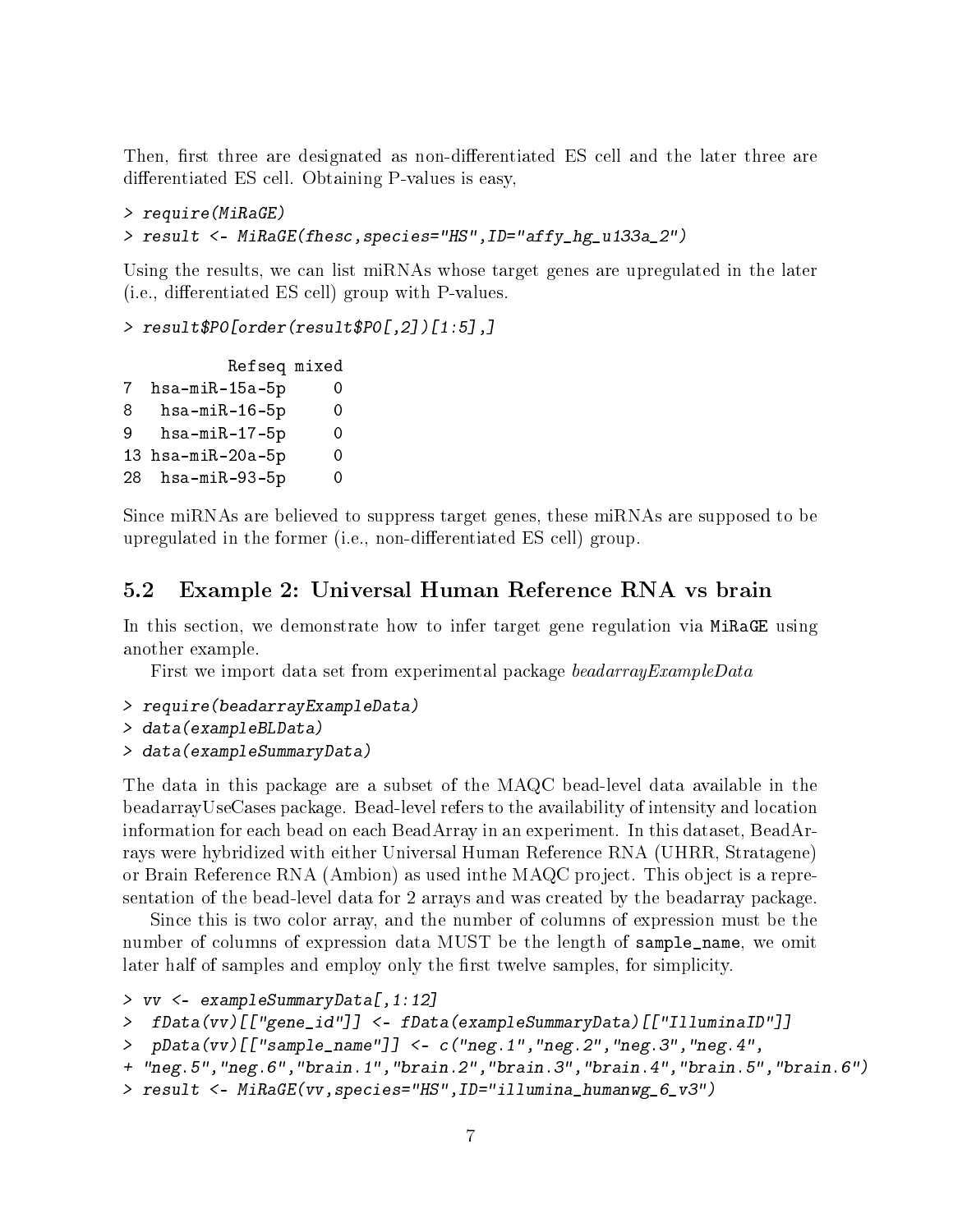Then we can list miRNAs whose target genes are upregulated in negative control, i.e., miRNAs which are expected to be upregulated in brain as follows.

```
> result$P1[order(result$P1[,2])[1:5],]
```
Refseq mixed 82 hsa-miR-124-3p 0.0001196863 157 hsa-miR-506-3p 0.0001196863 143 hsa-miR-451a 0.0128220812 99 hsa-miR-191-5p 0.1640405989 102 hsa-miR-126-3p 0.4025617836

## <span id="page-7-0"></span>6 Rapid use  $&$  Off line use

Although the default value of location is "local", when location="web", MiRaGE every time tries to access MiRaGE Server<sup>[1](#page-7-3)</sup> to download target gene tables, gene id conversion table, and miRNA conservation table. It is a time consuming process. Especially, since the target gene table is huge, it may take a few minutes. It may not be often to use MiRaGE iteratively many times, we offer the method to avoid "every time download".

### <span id="page-7-1"></span>6.1 Suppressing downloading

In MiRaGE, we offer the option to suppress downloading. If you repeatedly use MiRaGE with keeping either species, ID, or conv unchanged, you can suppress time consuming download process by specifying either species\_force, ID\_force, or conv\_force as FALSE (Defaults for these are TRUE).

**Caution** Do not omit the arguments either species, ID, or conv if they differ from defaults, even if they are not modified during iterative usage and either species\_force. ID\_force, or conv\_force is FALSE. They are used for other purposes than specifying what should be downloaded.

### <span id="page-7-2"></span>6.2 Save & load tables

More advanced and convenient way is to save the objects storing target gene tables, gene id conversion table, and miRNA conservation table. The names of objects are,

- TBL2 : Target gene tables
- id\_conv : Gene id conversion table
- conv\_id : MiRNA conservation table

<span id="page-7-3"></span><sup>1</sup>http://www.granular.com/DATA2/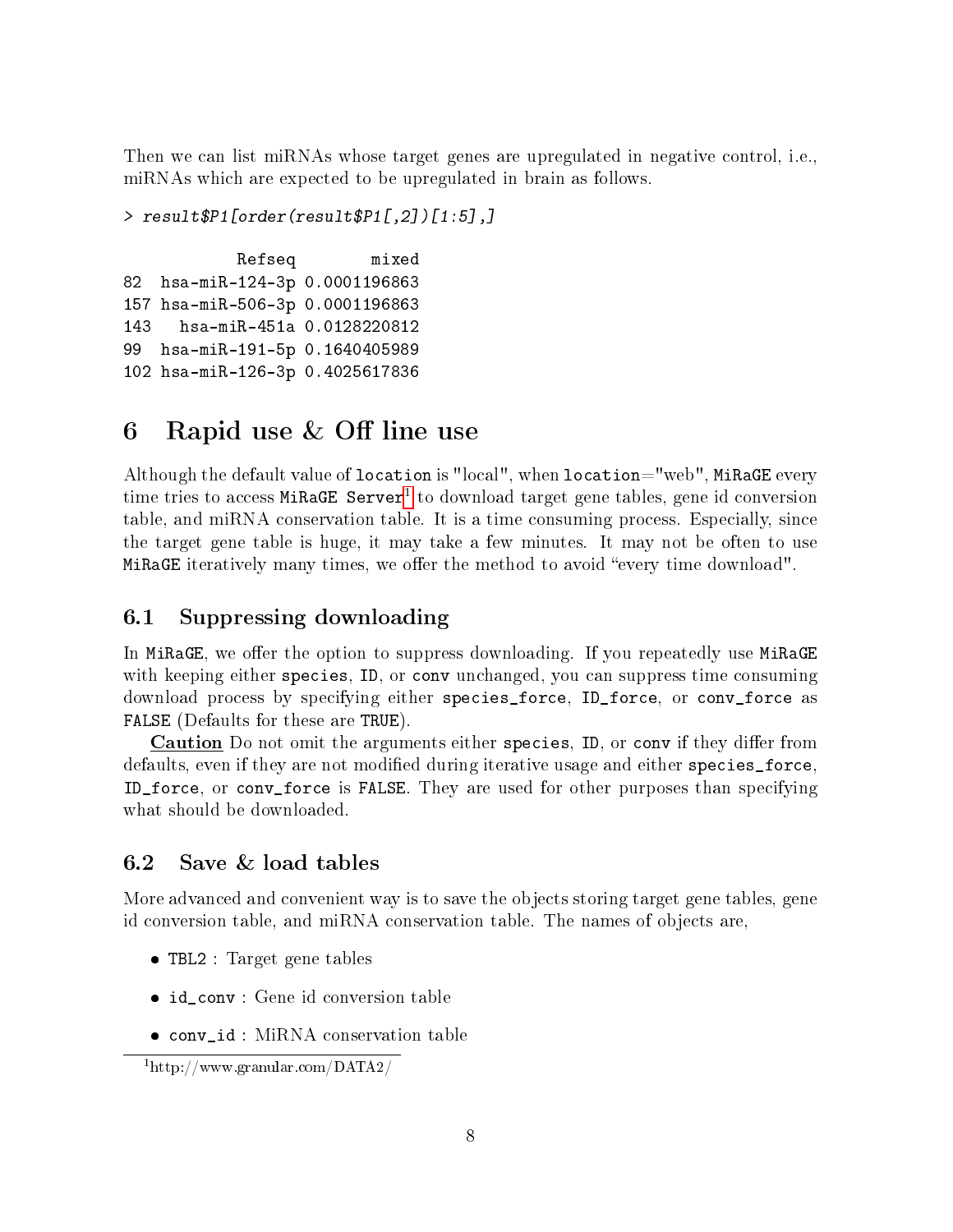Thus, for example TBL2 is saved as

> save(file="TBL2",TBL2)

you can use it later by loading as

> load("TBL2")

Then you can execute MiRaGE with specifying species\_force=F as

```
> result <- MiRaGE(...,species_force=F)
```
Now, you can skip time consuming download processes for the target gene table. Similar procedures are possible for id\_conv and conv\_id, too. Execute MiRaGE, save downloaded tables, and use the tables later by loading them when these arguments take same values.

### <span id="page-8-0"></span>6.3 miRNATarget package

One can also install experimental package  $miRNATarget$  instead of the usage of web. Once you install experimental package  $miRNATarget$ , you will never be required to access to internet.

```
> library(MiRaGE)
> data(gene_exp)
> library(Biobase)
> result <- MiRaGE(gene_exp,species="HS")
```
### <span id="page-8-1"></span>6.4 Generation of tables from scratch

I have also prepared functions which generate TBL2, id\_conv and conv\_id from scratch. Usually, user do not need them since prepared tables can be obtained from the web or as experimental package as mentioned above.

TBL2\_HS can be saved in the current directly by executing

> TBL2\_HS\_gen()

and TBL2\_MM can saved in the current directly by executing

```
> TBL2_MM_gen()
```
id\_conv for mouse can saved in the current directly by executing

> id\_conv\_gen(SP="MM")

and id\_conv for human can saved in the current directly by executing

> id\_conv\_gen(SP="HS")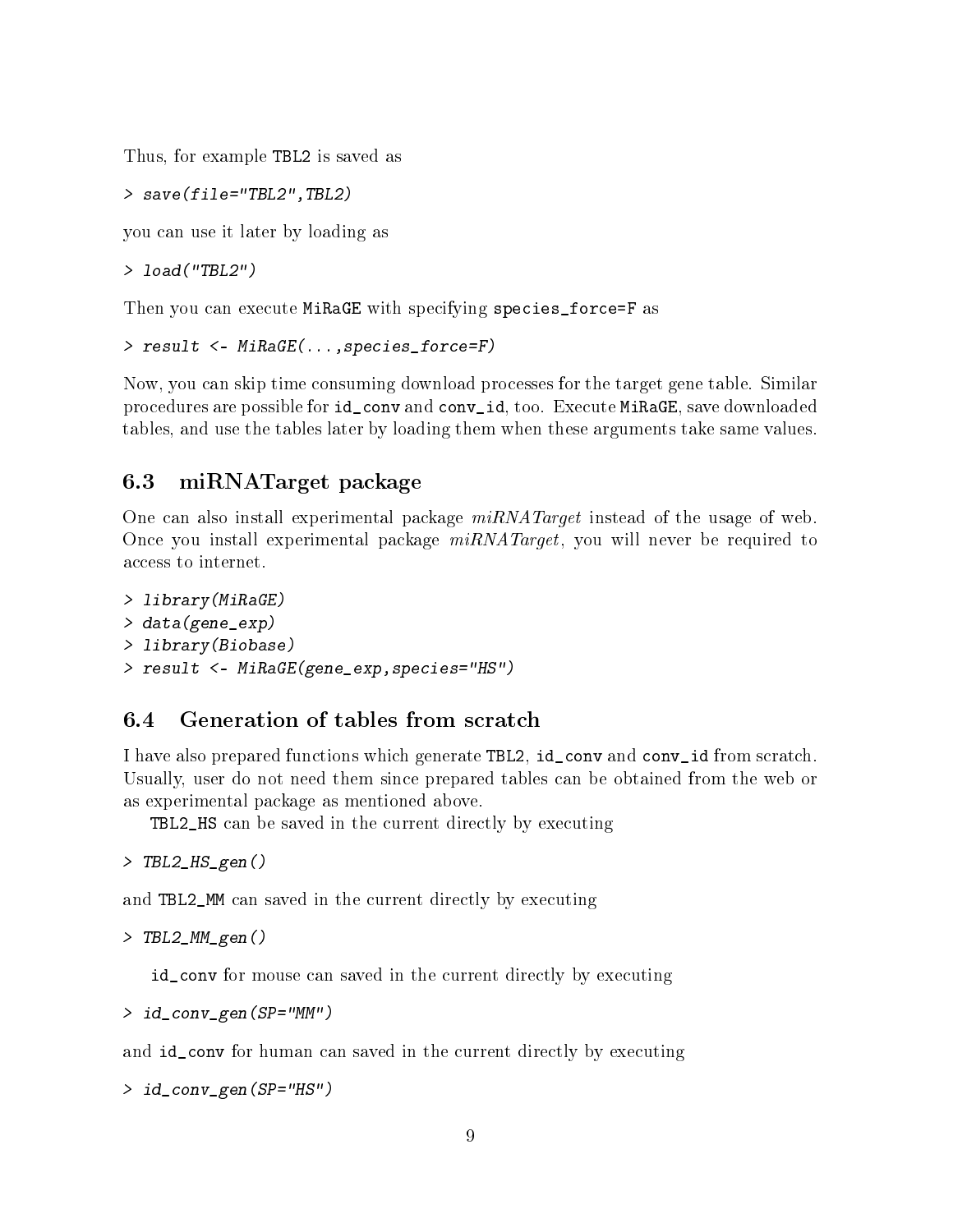HS\_conv\_id can saved in the current directly by executing

> HS\_conv\_id()

and MM\_conv\_id can saved in the current directly by executing

> MM\_conv\_id()

However, basically, execution of some of them are very time consuming. It is highly discouraged to build tables from scratch. It is much better to use prepared tables.

### <span id="page-9-0"></span>7 Multiple comparison correction

Obtained P-values are definitely underestimated, i.e., even if  $P < 0.05$ , this does not mean the rejection probability is less than 0.05. If one prefers to use adjusted P-values, we recommend to use p.adjust with parameter of BH, as

> p.adjust(result\$P1[,2],method="BH")

```
[1] 0.000000e+00 0.000000e+00 0.000000e+00 0.000000e+00 0.000000e+00
 [6] 0.000000e+00 7.420103e-01 7.420103e-01 9.953000e-01 9.953000e-01
[11] 9.953000e-01 9.953000e-01 9.953000e-01 9.953000e-01 9.953000e-01
[16] 9.953000e-01 9.953000e-01 9.953000e-01 9.953000e-01 9.953000e-01
[21] 9.953000e-01 9.953000e-01 9.953000e-01 3.114959e-01 9.953000e-01
[26] 9.953000e-01 9.953000e-01 9.953000e-01 9.953000e-01 0.000000e+00
[31] 9.953000e-01 9.953000e-01 9.953000e-01 9.953000e-01 9.953000e-01
[36] 9.953000e-01 9.953000e-01 9.953000e-01 4.124657e-09 9.953000e-01
[41] 9.953000e-01 9.953000e-01 9.953000e-01 9.953000e-01 9.953000e-01
[46] 1.875348e-01 7.037504e-01 9.364901e-01 9.364901e-01 9.953000e-01
[51] 9.953000e-01 9.953000e-01 9.953000e-01 9.953000e-01 9.364901e-01
[56] 9.953000e-01 9.953000e-01 9.953000e-01 9.953000e-01 9.953000e-01
[61] 9.953000e-01 9.953000e-01 9.953000e-01 9.364901e-01 9.953000e-01
[66] 9.953000e-01 9.953000e-01 9.953000e-01 9.953000e-01 9.953000e-01
[71] 9.953000e-01 9.953000e-01 9.953000e-01 0.000000e+00 0.000000e+00
[76] 9.953000e-01 7.420103e-01 9.953000e-01 9.953000e-01 9.953000e-01
[81] 9.953000e-01 7.591141e-01 9.953000e-01 9.953000e-01 9.953000e-01
[86] 9.953000e-01 9.953000e-01 9.953000e-01 9.953000e-01 9.953000e-01
[91] 9.953000e-01 9.953000e-01 9.953000e-01 9.953000e-01 9.953000e-01
[96] 9.953000e-01 9.953000e-01 9.953000e-01 9.953000e-01 9.953000e-01
[101] 9.953000e-01 9.953000e-01 9.953000e-01 6.556531e-01 8.396576e-01
[106] 9.953000e-01 9.953000e-01 5.944977e-01 7.420103e-01 9.953000e-01
[111] 9.953000e-01 9.953000e-01 9.953000e-01 9.953000e-01 9.953000e-01
[116] 9.953000e-01 9.953000e-01 9.953000e-01 9.953000e-01 9.953000e-01
[121] 9.953000e-01 9.953000e-01 9.953000e-01 9.953000e-01 9.953000e-01
```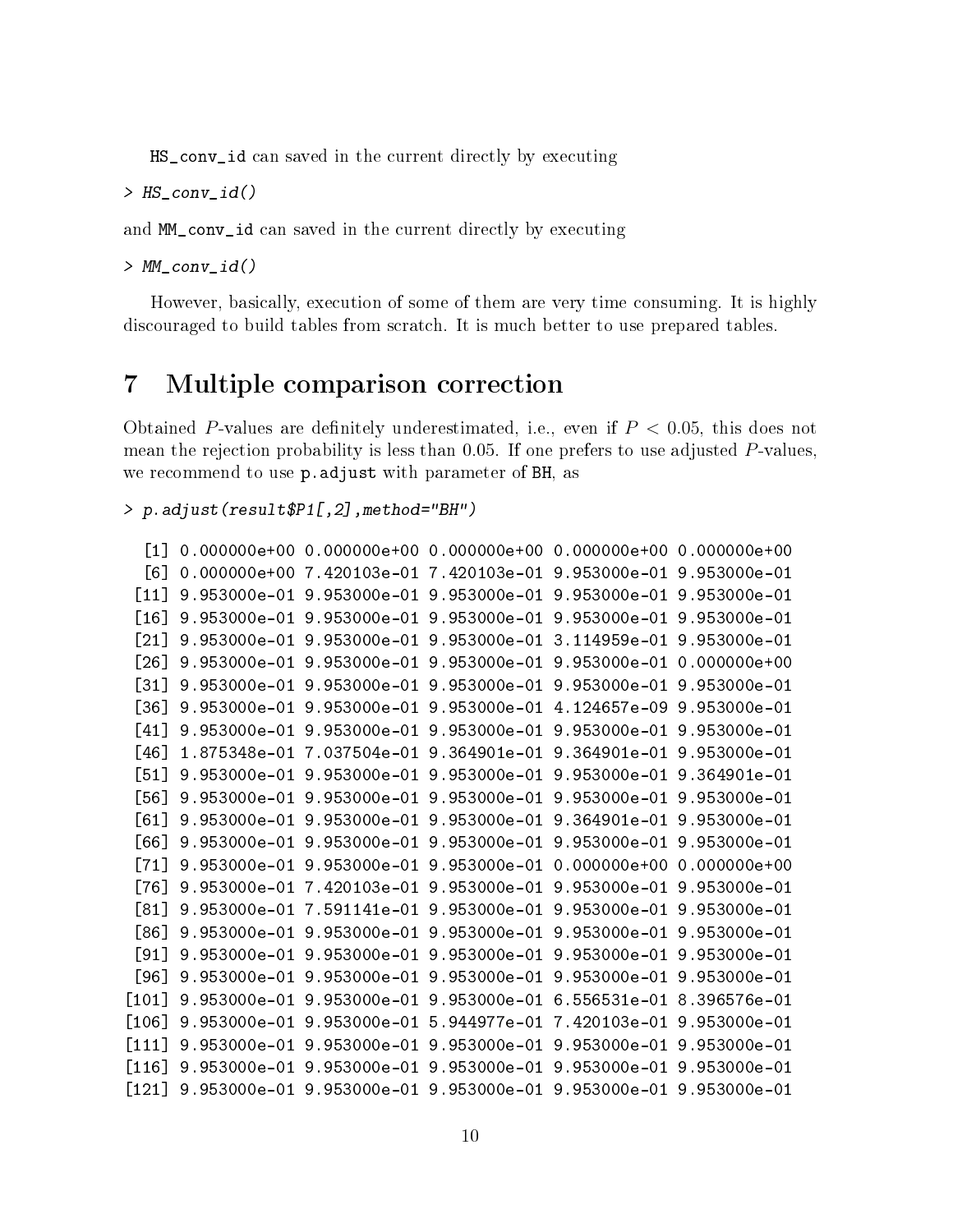```
[126] 9.953000e-01 9.953000e-01 9.953000e-01 9.953000e-01 9.953000e-01
[131] 9.953000e-01 9.953000e-01 9.953000e-01 9.953000e-01 9.953000e-01
[136] 4.124657e-09 7.420103e-01 9.953000e-01 9.953000e-01 9.953000e-01
[141] 9.953000e-01 9.953000e-01 9.953000e-01 4.766116e-02 9.953000e-01
[146] 9.953000e-01 7.420103e-01 9.953000e-01 9.953000e-01 9.953000e-01
[151] 9.953000e-01 9.953000e-01 9.953000e-01 9.953000e-01 9.953000e-01
[156] 9.953000e-01 7.591141e-01 7.420103e-01 5.857503e-01 9.953000e-01
[161] 5.857503e-01 9.953000e-01 9.953000e-01 9.953000e-01 9.953000e-01
[166] 9.953000e-01 9.953000e-01 9.364901e-01 9.953000e-01 9.953000e-01
[171] 9.953000e-01 9.953000e-01 9.953000e-01 9.953000e-01 9.953000e-01
[176] 9.953000e-01 9.953000e-01 9.364901e-01 9.953000e-01 9.953000e-01
[181] 0.000000e+00 9.953000e-01 0.000000e+00 9.953000e-01 9.953000e-01
[186] 9.953000e-01
```
Then we can see which P-values are really significant, e.g., less than 0.05. In addition to this, it will allow us to evaluate which miRNAs really regulate target genes, e.g.,

> result\$P1[,1][p.adjust(result\$P1[,2],method="BH")<0.05]

```
[1] "hsa-let-7a-5p" "hsa-let-7b-5p" "hsa-let-7c-5p" "hsa-let-7d-5p"
[5] "hsa-let-7e-5p" "hsa-let-7f-5p" "hsa-miR-98-5p" "hsa-miR-196a-5p"
[9] "hsa-let-7g-5p" "hsa-let-7i-5p" "hsa-miR-196b-5p" "hsa-miR-490-3p"
[13] "hsa-miR-4458" "hsa-miR-4500"
```
x\_gene is the transfection expreiments of let-7a, it is reasnable that only a few miRNAs including let-7a have significant  $P$ -values.

### Appendix:Arguments

Functionality of MiRaGE changes dependent upon the values of arguments. In this section, we will try to explain how the functionality of MiRaGE changes.

#### species

This specifies target species. Considered miRNAs are based upon miRBase<sup>[2](#page-10-0)</sup>. Rel. 20. At the moment, supported species are human ("HS") and mouse (" $MM"$ ). MiRaGE downloads corresponding target gene table (named TBL2) from MiRaGE Server. Default is MM".

<span id="page-10-0"></span><sup>2</sup>http://www.mirbase.org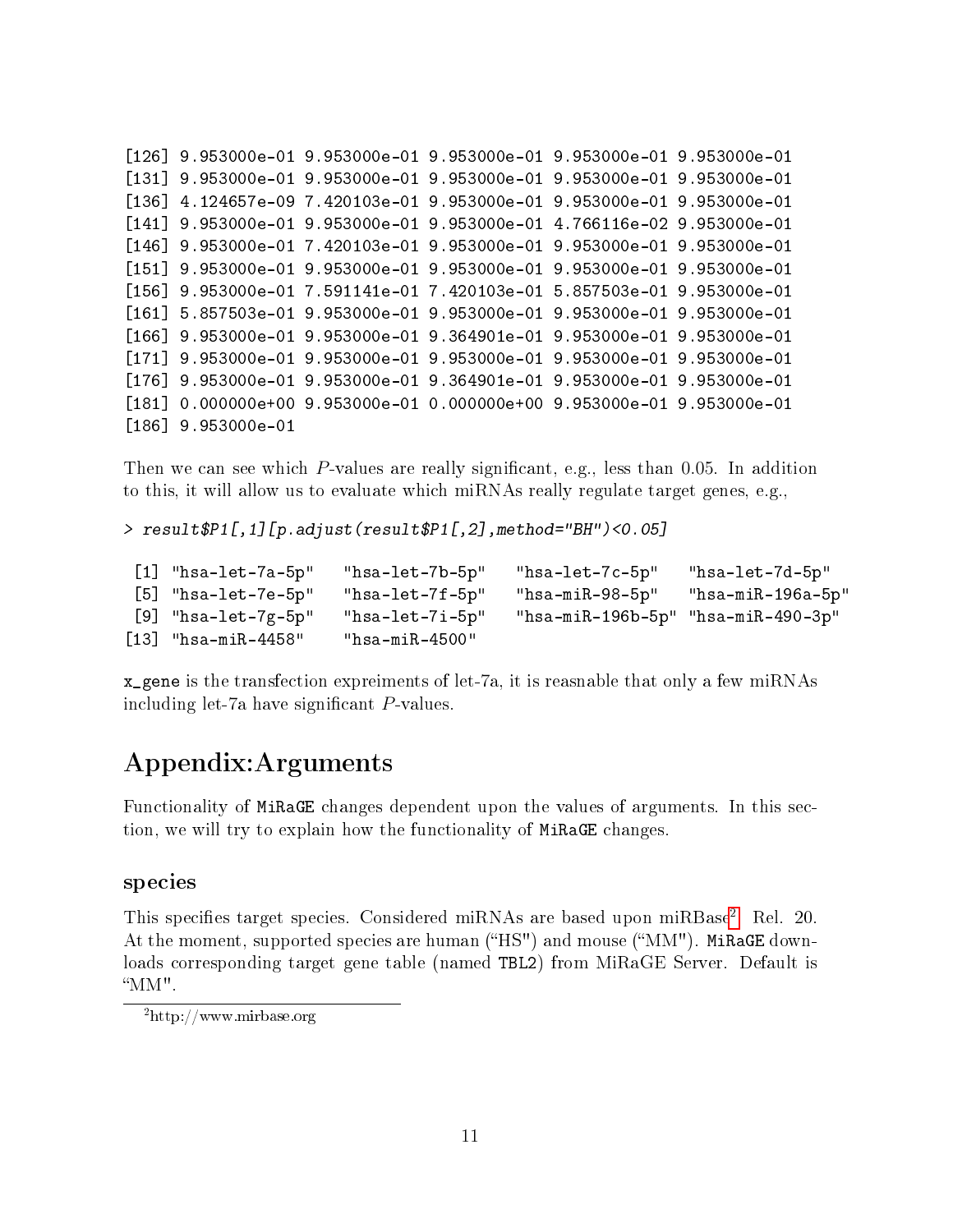### ID

This specifies gene ID. Default is "refseq". If ID is not "refseq", MiRaGE downloads corresponding gene id conversion table (called ID) from RefSeq to specified gene ID from MiRaGE Server. Supported gene IDs are,

|                  | common                                          |                                       |  |
|------------------|-------------------------------------------------|---------------------------------------|--|
|                  | ID                                              | description                           |  |
| $\mathbf{1}$     | ensembl gene id                                 | Ensembl Gene ID                       |  |
| $\overline{2}$   | ensembl transcript id                           | Ensembl Transcript ID                 |  |
| $\overline{3}$   | ensembl peptide id                              | Ensembl Protein ID                    |  |
| $\overline{4}$   | ensembl exon id                                 | Ensembl Exon ID                       |  |
| $\overline{5}$   | ccds                                            | CCDS ID                               |  |
| $6\phantom{.}6$  | embl                                            | EMBL (Genbank) ID                     |  |
| 7                | entrezgene                                      | EntrezGene ID                         |  |
| $8\,$            | merops                                          | MEROPS ID                             |  |
| $\boldsymbol{9}$ | pdb                                             | PDB ID                                |  |
| 10               | protein id                                      | Protein (Genbank) ID                  |  |
| 11               | refseq peptide                                  | RefSeq Protein ID [e.g. NP 001005353] |  |
| 12               | rfam                                            | Rfam ID                               |  |
| 13               | rfam transcript name                            | Rfam transcript name                  |  |
| 14               | ucsc                                            | UCSC ID                               |  |
| $15\,$           | unigene                                         | Unigene ID                            |  |
| $16\,$           | uniprot sptrembl                                | UniProt/TrEMBL Accession              |  |
| 17               | uniprot swissprot                               | UniProt/SwissProt ID                  |  |
| 18               | uniprot swissprot accession                     | UniProt/SwissProt Accession           |  |
| 19               | uniprot genename                                | UniProt Gene Name                     |  |
| $20\,$           | uniprot genename transcript name                | Uniprot Genename Transcript Name      |  |
| 21               | wikigene name                                   | WikiGene Name                         |  |
| $22\,$           | wikigene id                                     | WikiGene ID                           |  |
| $23\,$           | $\text{efg\_agilent\_sureprint\_g3\_ge\_8x60k}$ | Agilent SurePrint G3 GE 8x60k probe   |  |
| 24               | efg agilent wholegenome 4x44k v1                | Agilent WholeGenome 4x44k v1 probe    |  |
| $25\,$           | efg agilent wholegenome 4x44k v2                | Agilent WholeGenome 4x44k v2 probe    |  |
| 26               | codelink                                        | Codelink probe                        |  |
| $27\,$           | phalanx_onearray                                | Phalanx OneArray probe                |  |
| 28               | smart                                           | <b>SMART ID</b>                       |  |
| 29               | pfam                                            | PFAM ID                               |  |
| $30\,$           | tigrfam                                         | TIGRFam ID                            |  |
| 31               | interpro                                        | Interpro ID                           |  |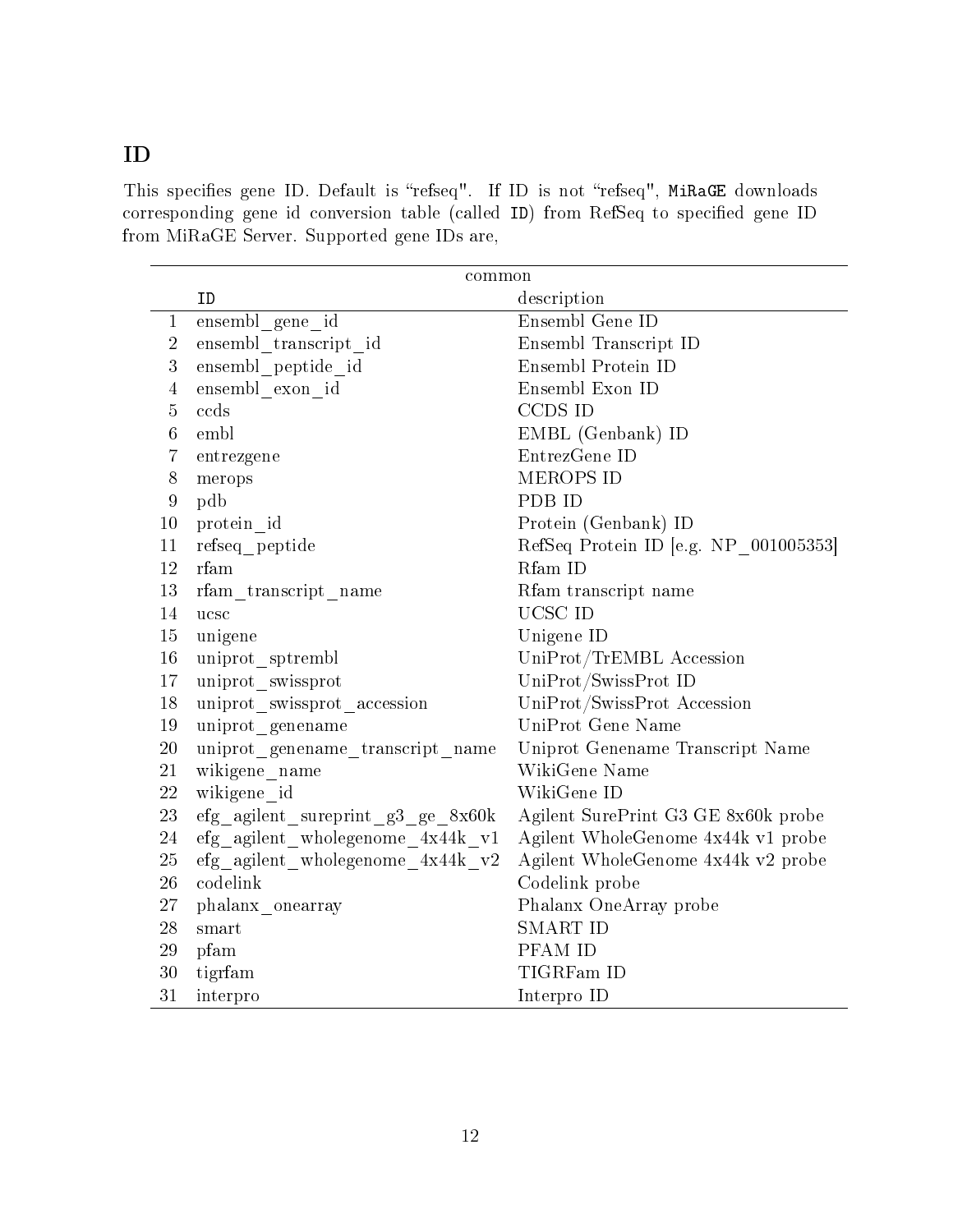|                | human                              |                                |  |
|----------------|------------------------------------|--------------------------------|--|
|                | ID                                 | description                    |  |
| $\mathbf 1$    | hgnc id                            | $HGNC$ ID $(s)$                |  |
| $\overline{2}$ | hgnc symbol                        | HGNC symbol                    |  |
| 3              | hgnc transcript name               | HGNC transcript name           |  |
| $\overline{4}$ | affy hc g110                       | Affy HC G110 probeset          |  |
| $\overline{5}$ | affy hg focus                      | Affy HG FOCUS probeset         |  |
| $6\,$          | affy hg u133 plus 2                | Affy HG U133-PLUS-2 probeset   |  |
| $\overline{7}$ | affy $hg$ ul $33a$ 2               | Affy HG U133A 2 probeset       |  |
| 8              | affy hg u133a                      | Affy HG U133A probeset         |  |
| $\overline{9}$ | $affy_{lag}$ ull $33b$             | Affy HG U133B probeset         |  |
| 10             | affy hg u95av2                     | Affy HG U95AV2 probeset        |  |
| 11             | affy hg u95b                       | Affy HG U95B probeset          |  |
| 12             | affy hg u95c                       | Affy HG U95C probeset          |  |
| 13             | $affy_hg_u95d$                     | Affy HG U95D probeset          |  |
| 14             | affy hg u95e                       | Affy HG U95E probeset          |  |
| 15             | affy hg u95a                       | Affy HG U95A probeset          |  |
| 16             | affy hugenefl                      | Affy HuGene FL probeset        |  |
| 17             | $affy_{\_\}$ huex $\_1\_0\_st\_v2$ | Affy HuEx $1_0$ st v2 probeset |  |
| 18             | affy hugene 1 0 st v1              | Affy HuGene 1 0 st v1 probeset |  |
| 19             | affy u133 x3p                      | Affy U133 X3P probeset         |  |
| 20             | agilent cgh 44b                    | Agilent CGH 44b probe          |  |
| 21             | illumina humanwg 6 v1              | Illumina HumanWG 6 v1 probe    |  |
| 22             | illumina humanwg 6 v2              | Illumina HumanWG 6 v2 probe    |  |
| 23             | illumina humanwg 6 v3              | Illumina HumanWG 6 v3 probe    |  |
| 24             | illumina humanht 12                | Illumina Human HT 12 probe     |  |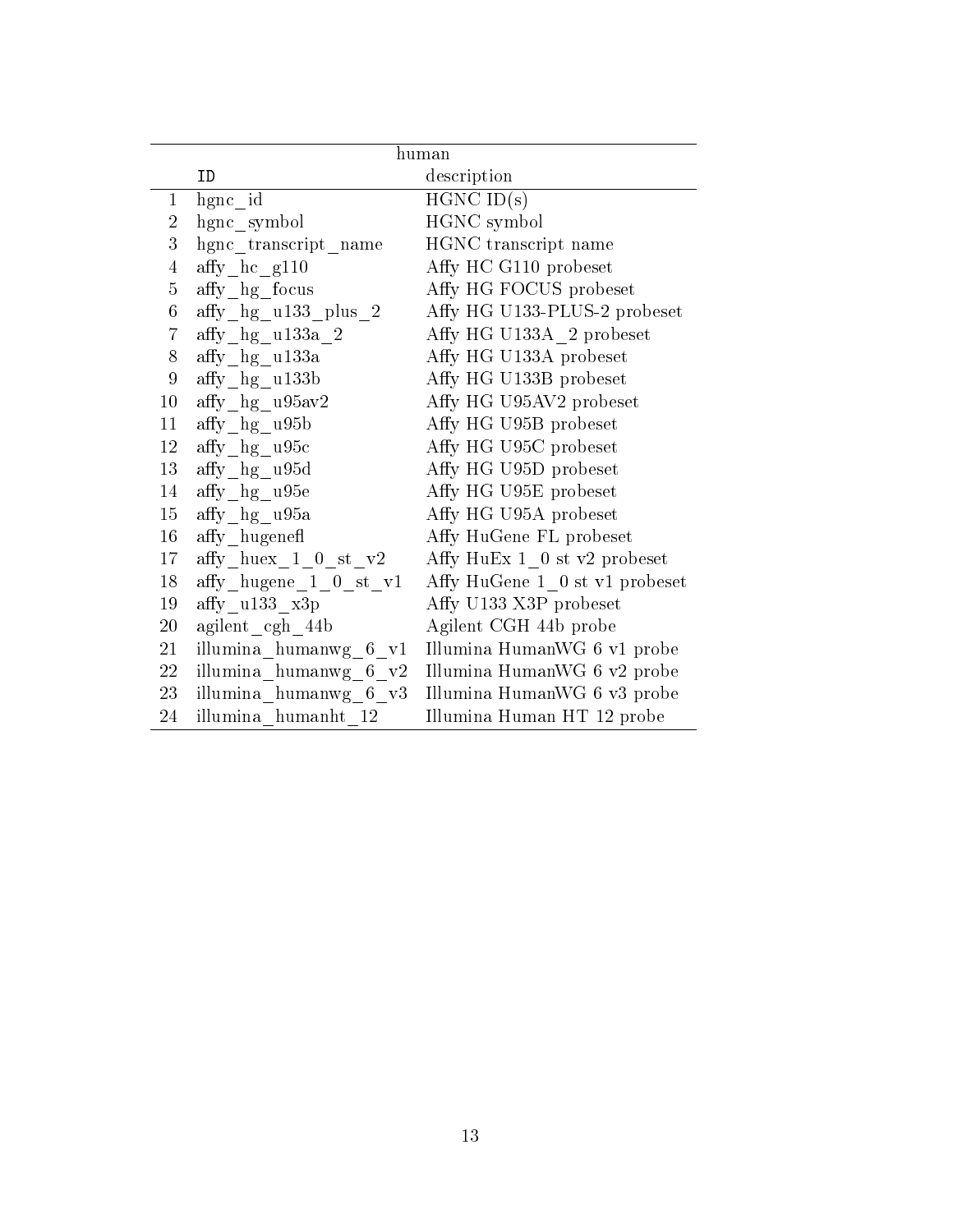| mouse            |                                     |                                                   |  |  |
|------------------|-------------------------------------|---------------------------------------------------|--|--|
| ID               | description                         |                                                   |  |  |
| $\mathbf{1}$     | fantom                              | Fantom ID                                         |  |  |
| $\overline{2}$   | ipi                                 | <b>IPI ID</b>                                     |  |  |
| 3                | mgi id                              | MGI ID                                            |  |  |
| $\overline{4}$   | mgi_symbol                          | MGI symbol                                        |  |  |
| 5                | mgi transcript name                 | MGI transcript name                               |  |  |
| $6\phantom{.0}$  | affy mg u74a                        | Affy mg u74a probeset                             |  |  |
| $\overline{7}$   | affy mg $u74av2$                    | Affy mg u74av2 probeset                           |  |  |
| 8                | affy mg u74b                        | Affy mg u74b probeset                             |  |  |
| $\boldsymbol{9}$ | affy mg u74bv2                      | Affy mg u74bv2 probeset                           |  |  |
| $10\,$           | affy mg u74c                        | Affy mg u74c probeset                             |  |  |
| 11               | affy $mg$ u74 $cv2$                 | Affy mg u74cv2 probeset                           |  |  |
| 12               | affy moe430a                        | Affy moe430a probeset                             |  |  |
| 13               | affy moe430b                        | Affy moe430b probeset                             |  |  |
| 14               | $\mathrm{affy\_moex\_1\_0\_st\_v1}$ | Affy MoEx probeset                                |  |  |
| 15               | affy mogene $1 \t 0 \t st \t v1$    | Affy MoGene probeset                              |  |  |
| 16               | affy mouse 430 2                    | Affy mouse 430 2 probeset                         |  |  |
| 17               | affy mouse 430a 2                   | Affy mouse 430a 2 probeset                        |  |  |
| 18               | affy mullksuba                      | Affy mullksuba probeset                           |  |  |
| 19               | affy mu <sub>11</sub> ksubb         | Affy mullksubb probeset                           |  |  |
| 20               |                                     | illumina mousewg 6 v1 Illumina MouseWG 6 v1 probe |  |  |
| 21               | illumina_mousewg_6_v2               | Illumina MouseWG 6 v2 probe                       |  |  |

Requirements for supporting any other gene IDs are welcomed.

#### method

This specifies how to treat replicates. if method is "mean", then averaged gene expression is attributed to each gene. If it is "mixed", they are used for statistical test as it is. This means, the number of target genes attributed to each miRNAs is as many as the number of replicates. If "one\_by\_one" is specified, all of combinations between the two groups, i.e.,

groupA.1  $\times$  groupB.1, groupA.1  $\times$  groupB.2, ..., groupA.N  $\times$  groupB.M.

are condiered. Thus, in this case, both P0 and P1 have  $1 + N \times M$  columns, the later  $N \times M$  includes P-value for each of combinations. Default is "mean".

#### test

This specifies the statititical methods to evaluate siginificance of reglation of target genes. Supported are "ks" (Kolmogorov-Smirnov test), "t" (t-test), and "wilcox" (Wilcoxon